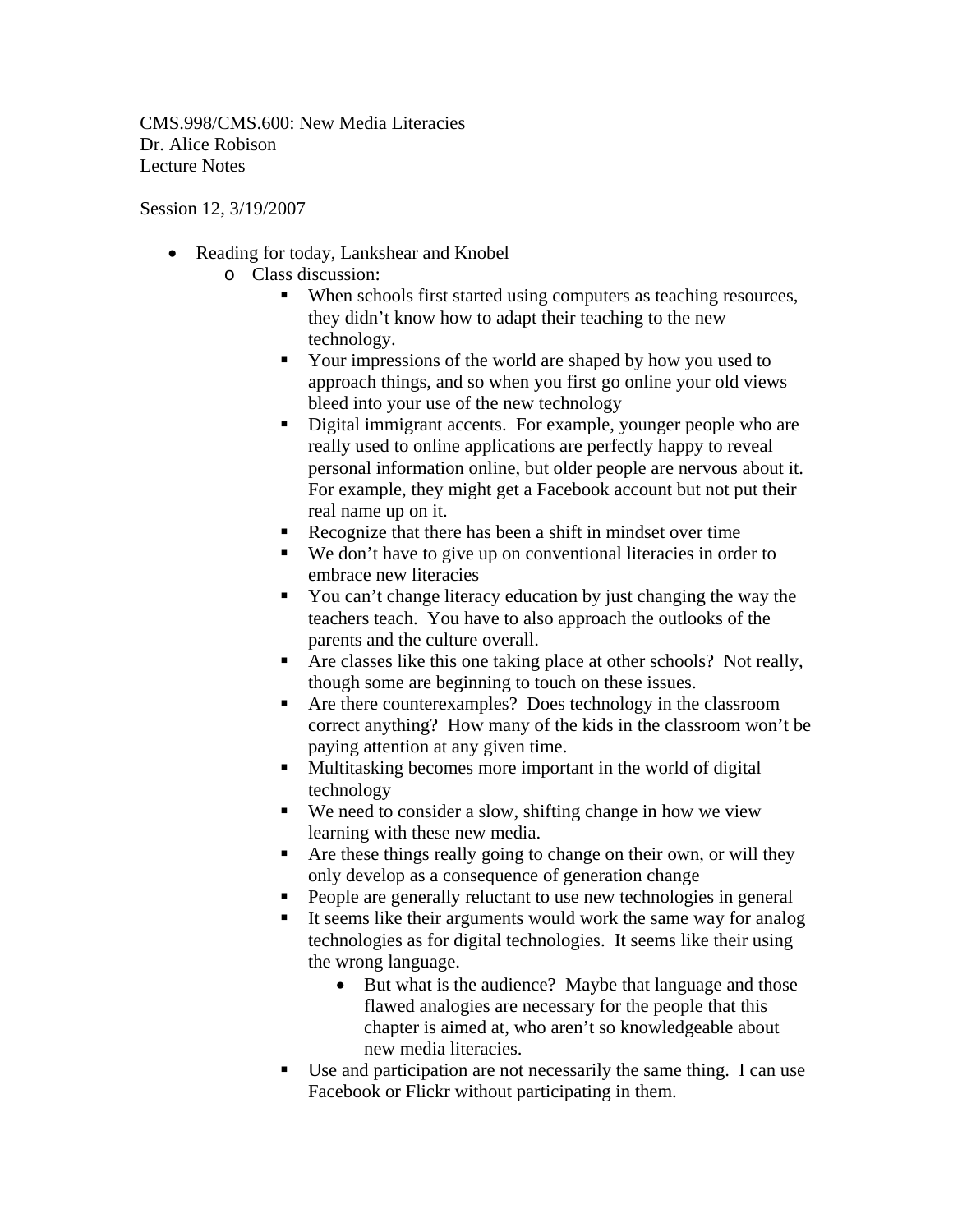- There was a lot of fear when Amazon first came about that it was going to destroy brick and mortar bookstores. In fact, it wasn't an either-or choice.
	- But it did basically destroy the CD store
	- Was that a format shift, or a technology shift?
	- Has digital music destroyed the album?
- Teachers are just learning from the generation before in an awful lot of ways, without even knowing why the previous generation did things a certain way.
- Kids are bored by the way we're teaching them right now. The format isn't working.
- Looking at some lesson plans taken from the internet
	- o Think in a group about what mindsets these lesson plans reflect and encourage. Point specifically to how those mindsets are involved.
	- o If you have time, think about how you would revise the lesson plans to better reflect new media literacies.
	- o In your groups, examine the lesson plans from the following URLs:
		- http://www.thirteen.org/edonline/lessons/media/
		- http://warrensburg.k12.mo.us/webquest/media/index.htm
		- http://www.pbs.org/mythsandheroes/tguide\_jason.html
		- http://www.nytimes.com/learning/teachers/lessons/mediastudies.ht ml
	- o Class discussion
		- Group 1:
			- Warrensburg link
				- o Notice the bullet points (centered incorrectly)
				- o Traditional mindset. You have no way to influence media, it is only a dangerous influence on you
				- o Violence, sex, alcohol, tobacco, paranormal (what did they mean by including the paranormal?)
				- o It's a unidirectional relationship with media that this lesson plan encourages.
				- o This website is pretty old and not well formatted. It hasn't been updated since 1999. But it came up very quickly on a Google search, which implies that a lot of people have read it and pointed to it.
		- Group 2:
			- thirteen.org link
				- o This still seems like it follows the mindset of more old-fashioned media, even though it does have the students create something
				- o The lesson plan basically asks students to make a poster online. It doesn't really take advantage of the differing aspects of new media.